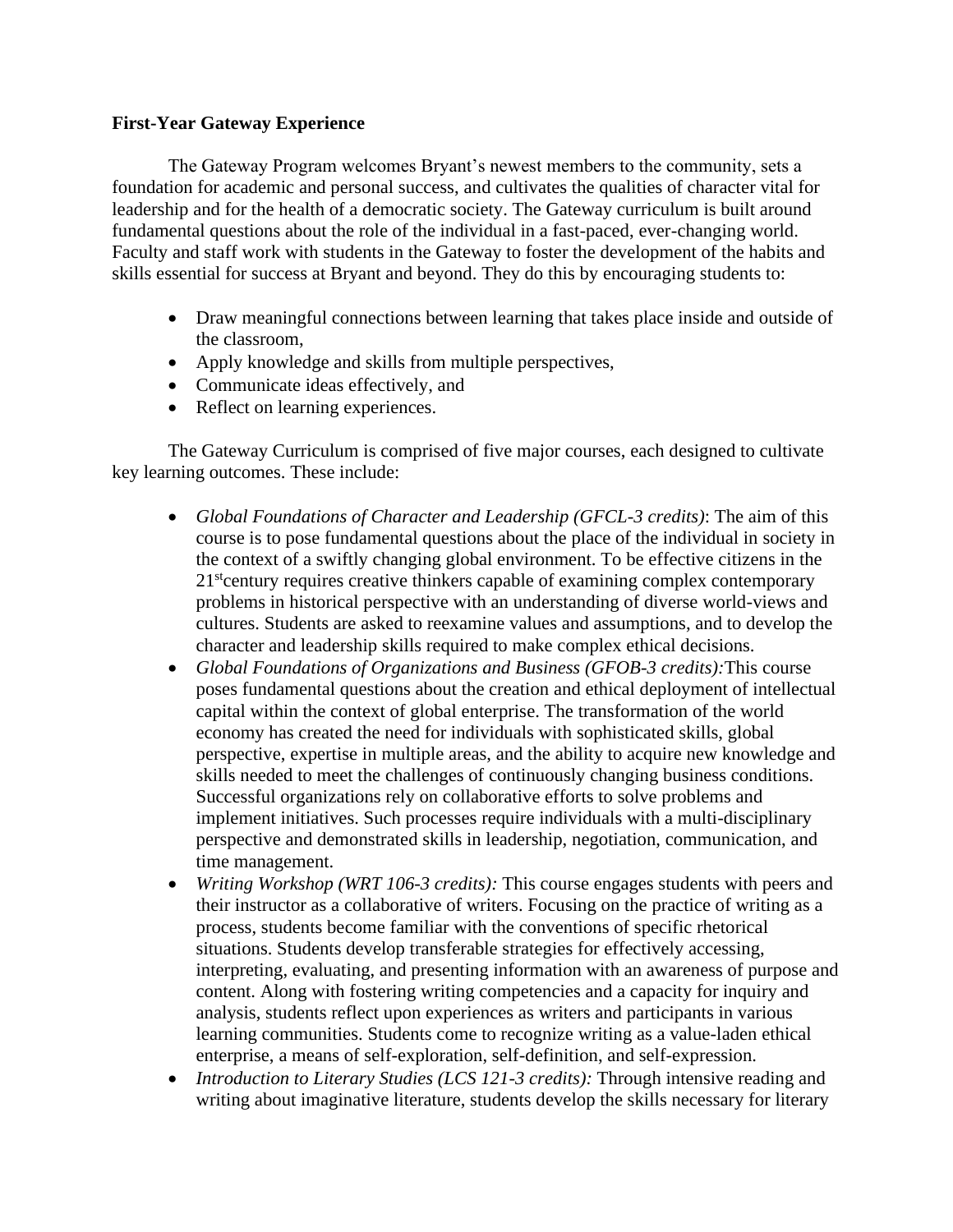analysis and effective writing. The aim of the course is to aid students in becoming discerning readers, critical thinkers, and thoughtful writers.

• *The Bryant Innovation and Design Experience for All (IDEA) (1credit):* This intensive, experiential learning component of the Gateway curriculum provides students with a unique opportunity to apply the five learning outcomes, integrate perspectives, and foster team and leadership skills. For 72 hours at the start of the spring semester, students work in teams of five on a design challenge. The IDEA challenges students to demonstrate their learning about the innovation process. Specifically, the IDEA deepens students' understanding of design thinking and teamwork.

## **Academic Outcomes**

All of the Gateway curricular elements and learning experiences are designed to promote student growth and development on a set of core learning outcomes essential for success at Bryant and beyond. These learning outcomes include:

- *Effective written communication:* The development and expression of ideas in writing.
- *Effective oral communication:* Designed to increase knowledge, to foster understanding, or to promote change in the listeners' attitudes, values, beliefs, or behaviors.
- *Critical thinking:* The habit of mind characterized by the comprehensive exploration of issues, ideas, artifacts, and events before accepting or formulating an opinion or conclusion.
- *Ethical reasoning:* The ability to assess one's own values and social context of problems, recognize ethical issues in a variety of settings, think about how different ethical perspectives might be applied to ethical dilemmas and consider the ramifications of alternative actions.
- *Diversity awareness:* Possessing the cognitive, affective, and behavioral skills and characteristics that support effective and appropriate interactions in a variety of cultural contexts.
- *Information literacy:* The ability to know when there is a need for information, and to be able to identify, locate, evaluate, and both effectively and responsibly use and share that information for the problem at hand.

## **Student Success Outcomes**

Student success programming in the First-Year Gateway Experience is designed to transition students into a scholarly community by fostering their intellectual, academic, social, and emotional adjustment. Integrated success instruction and programming enables students to demonstrate:

- An understanding of the self in the scholarly community.
- Engagement in scholarly activities such as group discussion, conducting research, and synthesizing materials, thereby illustrating a growing awareness of the importance of active involvement in the educational process.